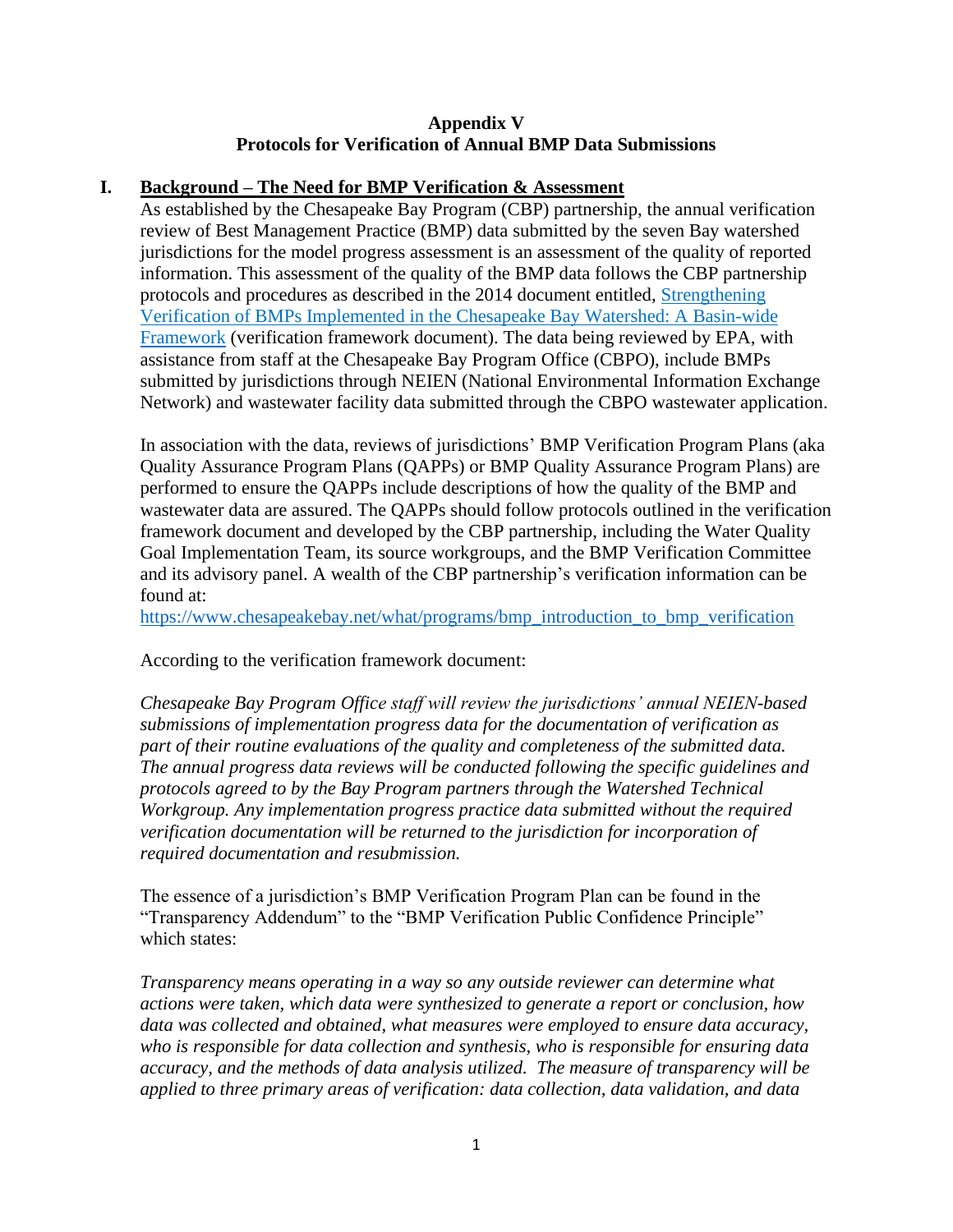*reporting. Transparency of the process of data collection must incorporate clearly defined quality assurance/quality control (QA/QC) procedures, which may be implemented by the data collecting agency or by an independent external party.*

*Transparency of the data reported should be transparent at the finest possible scale that conforms with legal and programmatic constraints, and at a scale compatible with data input for the Chesapeake Bay Program Partnership's modeling tools. It is recognized that transparency of data reported will vary across verification methods and data collection and reporting programs. This variance, however, should not negate the commitment and obligation to ensure transparency at the highest level possible in collection, synthesis and reporting.*

In addition to the BMP verification procedures and protocols developed and approved by the CBP partnership, EPA's authority to conduct verification reviews and assessments is documented in the "Chesapeake Bay Program Quality Assurance Guidelines and Requirements":

*In accordance with 40 CFR 30.54 and 3l.45, organizations conducting environmental programs and projects funded by EPA that acquire, generate, compile, or use environmental data and technology are required to establish and implement a quality system. Within the Chesapeake Bay Program . . . Environmental data to assess the efficiency of implemented management practices and environmental model development, calibration, verification, and application also are subject to these requirements.* 

For more details on managing the quality of environmental data, refer to "EPA QA/R-5, EPA Requirements for Quality Assurance Project Plans" at [https://www.epa.gov/quality/epa-qar-](https://www.epa.gov/quality/epa-qar-5-epa-requirements-quality-assurance-project-plans)[5-epa-requirements-quality-assurance-project-plans.](https://www.epa.gov/quality/epa-qar-5-epa-requirements-quality-assurance-project-plans)

It is important that jurisdictions continue to enhance their verification and compliance programs over time. Data and verification information submitted for the annual progress and verification assessment should follow the CBP partnership's verification framework document. In accordance with that document, QAPPs should be kept up to date as new BMPs are submitted and methods of tracking and reporting are revised to enhance the quality of the data and on-the-ground compliance programs.

Additional information on the establishment of the CBP partnership's verification procedures and protocols can be found in the verification framework document.

### **II. EPA Progress and Verification Assessment**

Much of the verification analysis described below has been conducted for over 15 years. Similar calculations and reviews were done for each model progress scenario, in coordination with the jurisdictions. The findings are typically documented, emailed, and discussed among staff at the CBPO and jurisdictional agencies.

The key difference with the introduction of CBP partnership-approved verification protocols and procedures is that the exchanges between EPA, CBPO, and jurisdictions are more formal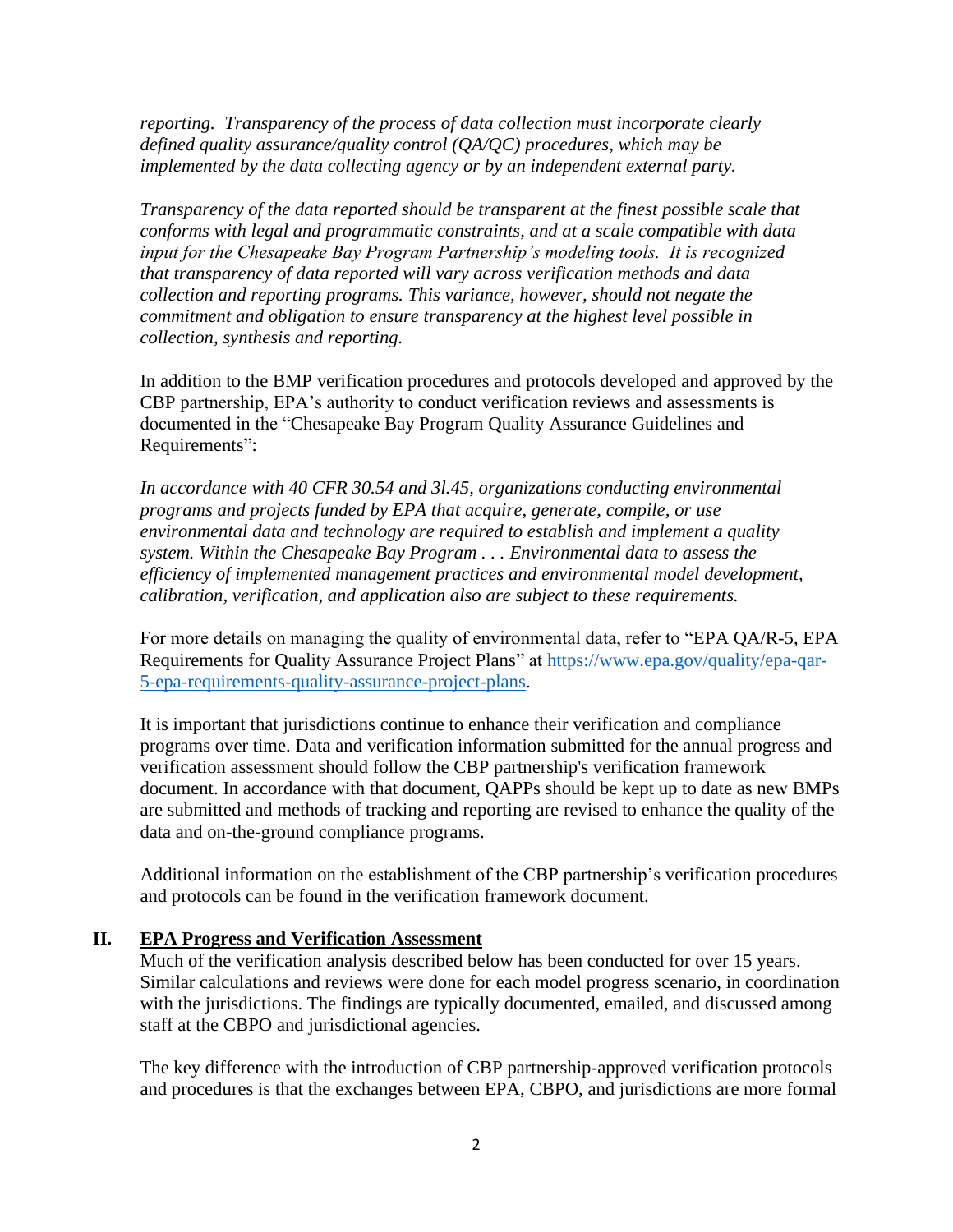and transparent. EPA documents potential verification issues, questions, and concerns associated with a jurisdiction's reported data and communicates this assessment to each of the jurisdictions. Often these assessments request written responses from the jurisdictions to resolve any outstanding issues and concerns. This documentation typically becomes part of a jurisdiction's BMP Verification Program Plan that are publicly available.

The analysis by EPA and CBPO staff to assess the quality of submitted BMP data includes assessments for the following information:

- 1) over- and under-reported implementation rates
- 2) newly reported BMPs
- 3) reported dates for implementation and inspection

Each jurisdiction is notified through email of its results of the assessment. Typically, jurisdictions are asked for more-detailed written explanations of the quality of data that potentially could be in error – more detailed than information in their QAPP that is part of the EPA review process. Generally, EPA is looking for trends in reported implementation, BMP project information, and modeled nutrient and sediment loads that seem illogical and where there is no explanation for the anomalies in the jurisdiction's BMP Verification Program Plan.

### **A. Modeled Load Changes**

Part of the verification assessment is reviewing jurisdiction-wide nutrient loads by major source. The rates of change of the loads covers the period beginning in model-year 2009, the starting point of the Chesapeake Bay Total Maximum Daily Load (Bay TMDL). The analysis quantifies load increases and decreases for each major source sector from the previous year's model-estimated loads – as percent changes. The spatial scale of the calculation is a jurisdiction's land area in the Chesapeake Bay watershed as a whole.

For changes that are significant and not explained in a jurisdiction's QAPP, EPA asks for a written explanation about what a jurisdiction attributes the load changes to. In the past, "significant" has been defined as being greater than 2% but this can change from year to year depending on the measure of load changes (either back to 1985 or back to 2009) that are used as reference points. Whichever percentage change was used in the analysis, it is the same for every source and for every jurisdiction in order to provide equity in the measure.

The analysis looks at two versions of the annual load changes. The first compares the load change from the published versions of previous years' progress scenarios. These are the "official" versions of the progress scenario that have been published through CAST [\(https://cast.chesapeakebay.net/,](https://cast.chesapeakebay.net/) the CBP partnership's Phase 6 Watershed Model) and the Chesapeake Bay Program web site, for example Chesapeake Progress at [https://www.chesapeakeprogress.com/clean-water/watershed-implementation-plans.](https://www.chesapeakeprogress.com/clean-water/watershed-implementation-plans) The public has access to these final versions of the annual progress scenarios and can make the same comparisons among model loads.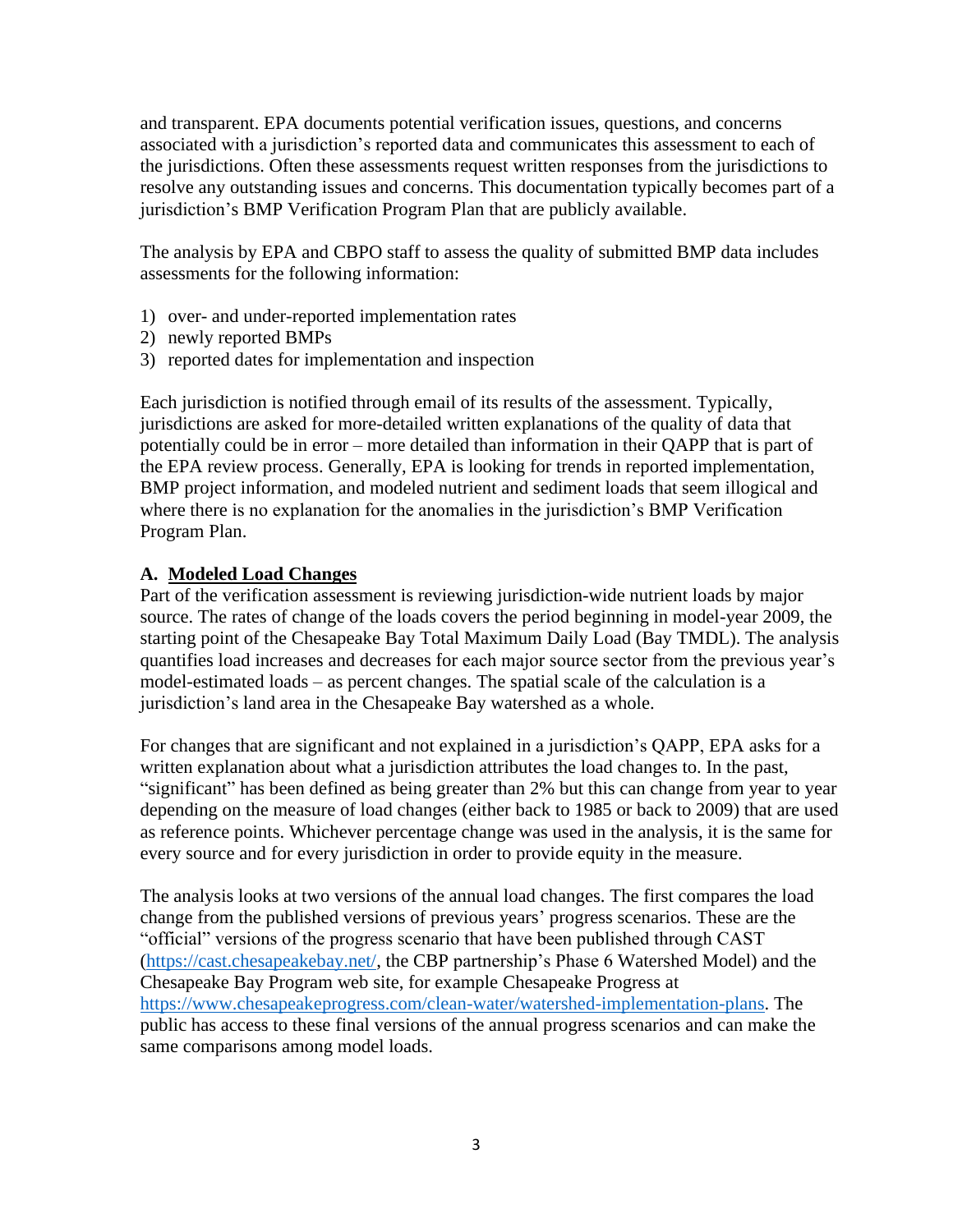The second verification assessment compares the load change from re-run versions of previous years' progress scenarios that accommodate changes in reported historic BMP implementation that may have been submitted with the current progress scenario.

# **B. Newly Reported BMPs**

Regarding the assessment of reported BMP implementation, EPA is reviewing data for BMPs that are reported for the first time in the 30+ year historic BMP record. For each of these occurrences across all sectors and jurisdictions, the relevant BMP Verification Program Plan is reviewed to ensure it includes information regarding the quality of the BMP data.

# **Figure 1. Example of Newly Reported BMPs as a Potential Verification Issue**



According to Section 3 of the [verification framework document,](https://www.chesapeakebay.net/documents/Complete%20CBP%20BMP%20Verification%20Framwork%20with%20appendices.pdf) there are nine recommendations directed towards the jurisdictions in documenting their BMP verification programs. These recommendations apply to new and historic BMPs being reported for the annual progress submissions. In addition, the verification framework document encourages jurisdictions to consult the following four products developed by the **BMP** Verification [Review Panel](https://www.chesapeakebay.net/who/group/bmp_verification_review_panel) when documenting BMP verification and compliance programs: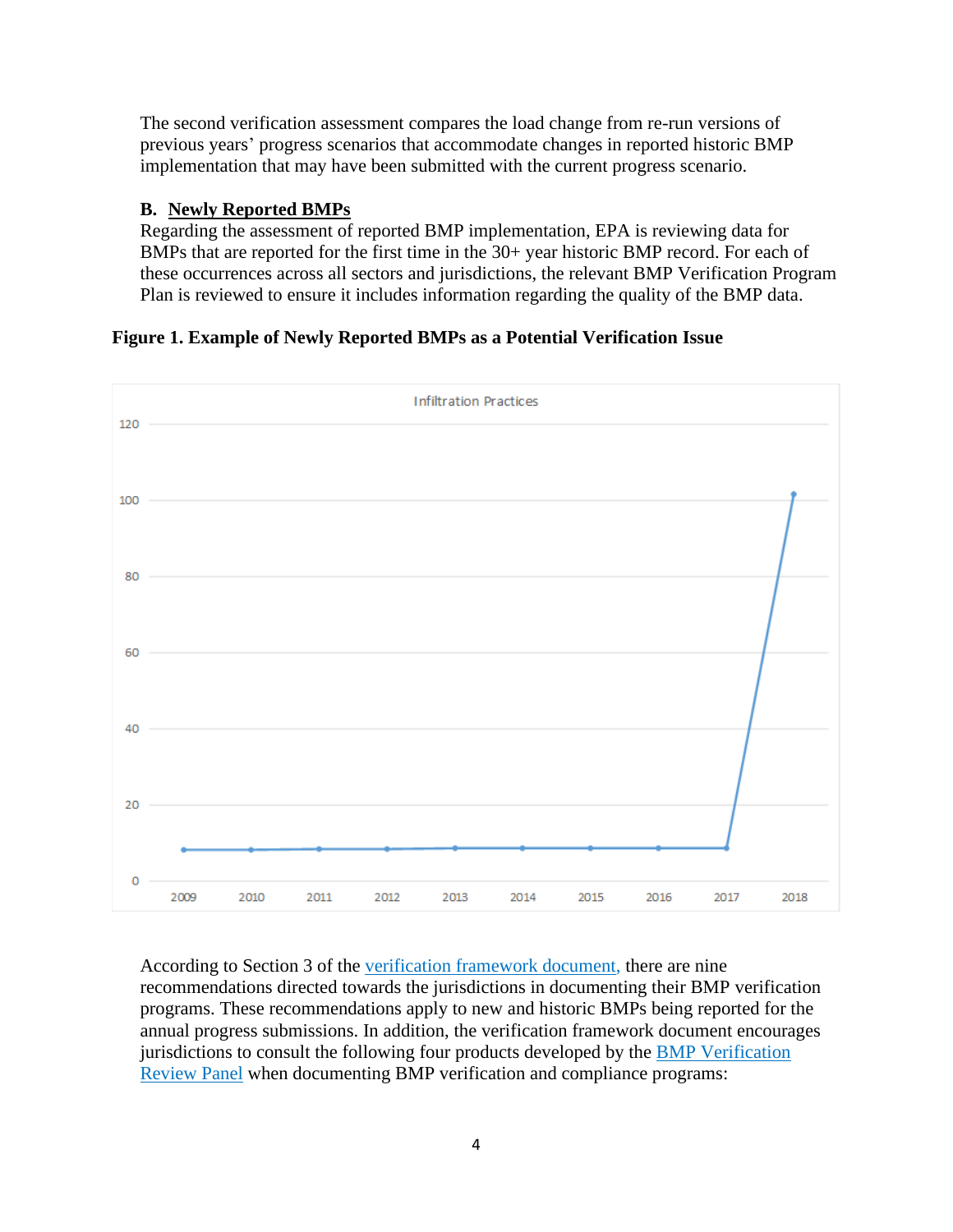- The Chesapeake Bay Program BMP Verification Program [Design Matrix](https://www.chesapeakebay.net/documents/Table_5_verification_webpage.pdf) (Table5)
- The Jurisdictional BMP Verification Program Development [Decision Steps](https://www.chesapeakebay.net/documents/Table_6_Verification_webpage.pdf) for Implementation (Table 6)
- The State Verification Protocol [Components Checklist](https://www.chesapeakebay.net/documents/Table_7_verification_webpage.pdf) (Table 7)
- The Jurisdictional Verification Protocol [Design Table](https://www.chesapeakebay.net/documents/Table_8_verification_webpage.pdf) (Table 8)

The elements above are what EPA and CBPO staff are looking for in the jurisdictions' BMP Verification Program Plans during the annual evaluation and assessment of the quality of the BMP data being submitted.

Regarding the data, there should be listings of all program sources of the BMP data and detailed explanations of methods of tracking, reporting, and verifying for each BMP, including calculations that are performed between receival of raw data and data reported through NEIEN. For newly reported BMPs, the QAPP should answer the questions of why the BMPs have not been previously reported. For example, does the newly reported information represent new on-the-ground implementation or a new source of data, or both?

BMPs reported through NEIEN for the annual model progress scenario as new or reinspected that do not have approved or adequate verification protocols reflected in the jurisdiction's QAPP, will not be credited in the simulation, per the verification framework document. For example, for Nutrient Application Management, there needs to be detailed descriptions of the sources of raw data, compliance programs associated with those sources, and any calculations done on the raw data before submissions through NEIEN – for each component of the BMP, core, and the three supplements related to rate, timing, and placement of nutrients. In other words, how are raw data used and calculations done to determine the degree to which landowners are following their Nutrient Management Plans – for each CBP partnership-defined element of the BMP for both Nitrogen and Phosphorusbased Plans? What, exactly, are the methods and equations for calculations from raw data to the acres reported to NEIEN under Nutrient Application Management for each element?

Similar to the load analysis, the BMP assessment looks at two versions of the reported BMP changes. One is the current progress scenario where the BMP first appears. The BMP has not been reported for published versions of previous years' progress scenarios. The second is rerun versions of previous years' progress scenarios that accommodate changes in reported historic BMP implementation that may have been submitted with the current progress scenario.

## **C. Reported BMP Implementation Rate Changes**

Another component of EPA's verification analysis includes is over-reporting of BMPs. In the past, BMPs were flagged where the latest annual rate of implementation is more than double the rate since the 2009 starting point of the Bay TMDL. The spatial scale of the calculation is a jurisdiction's land area in the Chesapeake Bay watershed as a whole. The analysis looks specifically at CAST's "BMP Summary Report" for each of the scenarios. As with the load analysis and newly-reported BMPs, the same rules of potential over-reporting are applied to every BMP and every jurisdiction.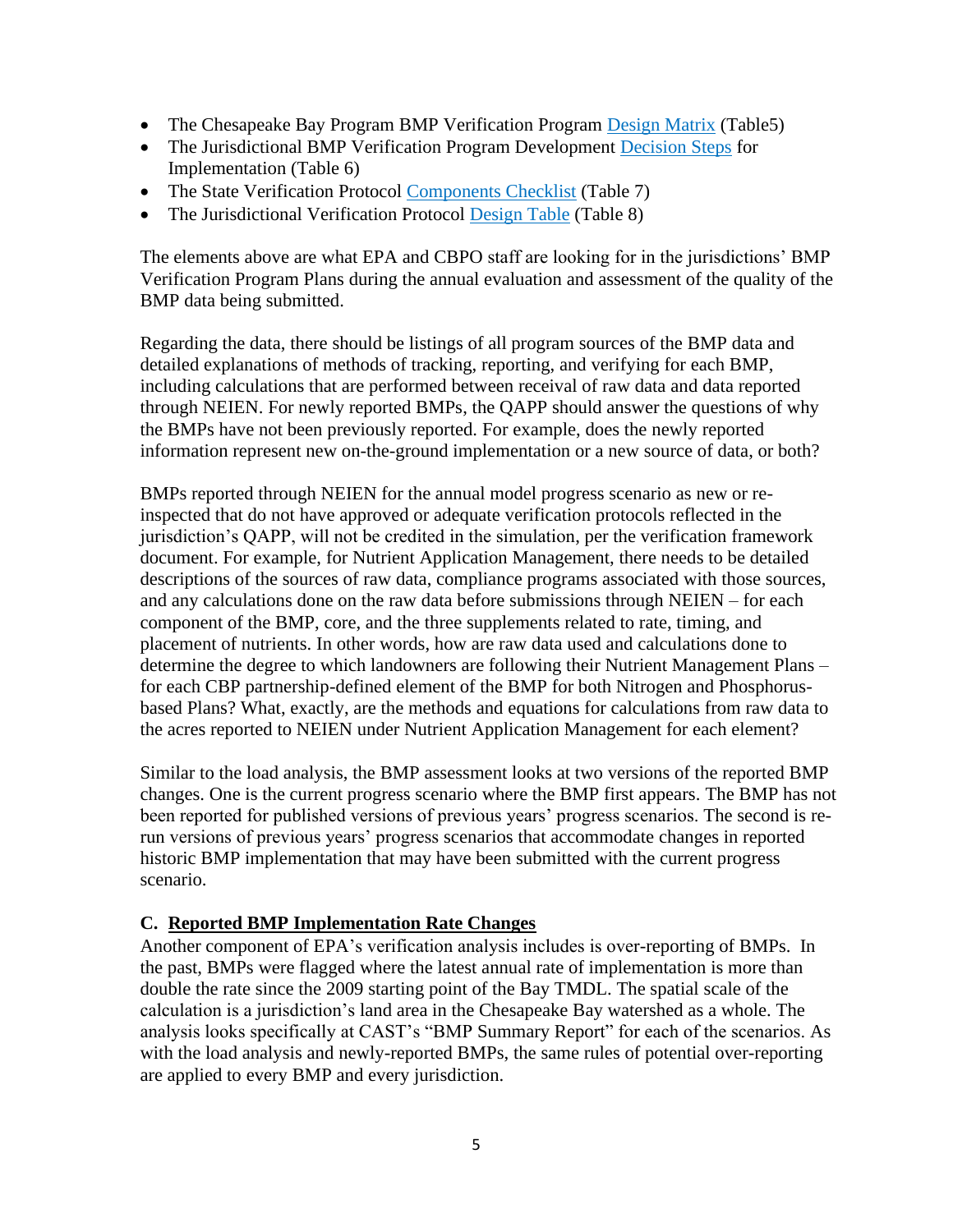

### **Figure 2. Example of Over-Reporting as a Potential Verification Issue**

The implementation rate change may be more or less than "double" for a particular year depending on the potential of flagged instances across all BMPs and all jurisdictions. For instance, the assessment would likely not yield meaningful results and responses if 50+ BMPs were highlighted in a jurisdiction. If this was the case, the identifying point would be increased.

As with all elements of the BMP verification analysis, the assessment is done for two versions of the annual BMP changes. The first compares the BMP change from the published versions of previous years' progress scenarios. (The published versions are the official versions of the progress scenarios that are publicly accessible.) The second type of this BMP verification analysis compares the BMP change from re-run versions of previous years' progress scenarios. (A re-run is conducted to accommodate any data changes incorporated into CAST that were approved by the CBP partnership that year.) This set of scenarios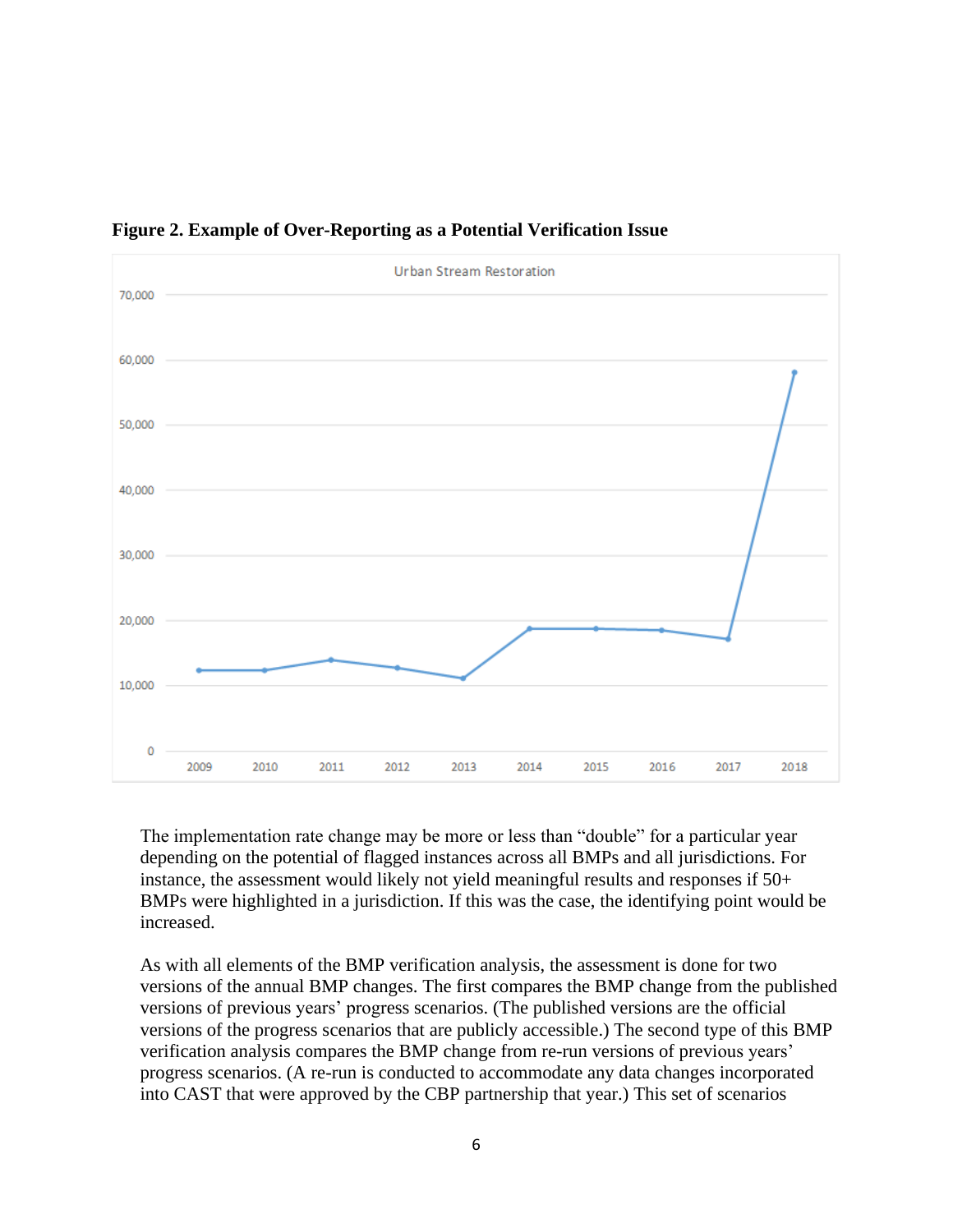accommodates changes in reported historic BMP implementation that may have been submitted with the current progress scenario.

In addition to over-reporting, EPA is looking for BMPs that have been reported by a jurisdiction in the past but are now missing from their submission. These are identified to ensure a jurisdiction is aware of the potential error in reporting. Often, the BMPs are missing from an early version of the model scenario because the data source has not yet been reported to the collecting agency or the agency forwarding the information through NEIEN.

The highlighted BMPs that have potential of being over- or under-reported without explanations in the jurisdiction's QAPP – are identified in an email for a jurisdiction's formal response. There may be logical explanations for the sudden increase in the reported rate of implementation. The documentation to jurisdictions asks if the greater increase represents stronger programs or new funding sources. These types of management actions can yield significant water quality improvements in local and tidal waters from new implementation. If the sudden increase represents new numbers in the model that were already implicitly accounted for in the calibration of the model, providing credit again would be multiplecounting.

## **D. Implementation and Inspection Dates for Reported BMPs**

Another element of reported data that is assessed for quality are the dates associated with the BMPs. These dates are related to initial implementation of BMPs and inspections and maintenance after installation to assure the BMPs are there and functioning at expected levels. Specifically, EPA is looking at NEIEN records, within the annual reporting period, to quantify the repetition of implementation dates and/or inspection dates.

The Jurisdictional Verification Protocol [Design Table](https://www.chesapeakebay.net/documents/Table_8_verification_webpage.pdf) (Table 8) in the verification framework document illustrates how verification programs carry out an initial inspection for answering the question "is the BMP in place?" and then follow-up checks carried out at the appropriate frequency to answer the question "is the BMP still in place and operating correctly?" throughout the lifespan of the practice.

The **[Design Table](https://www.chesapeakebay.net/documents/Table_8_verification_webpage.pdf)** prompts jurisdictions to provide documentation on procedures in place which prompt the need for conducting a follow-up check of a BMP at the end of its approved lifespan. It also calls on jurisdictions to document procedures for removing BMPs which go beyond their lifespan and are not follow-up checked to confirm the BMP is still in place and operational.

For the EPA verification assessment, if the reporting shows 500+ instances of a particular date across several BMPs, there is potential for errors in the reporting. It is not likely that this significant degree of implementation would have occurred on the same day. These instances are highlighted for jurisdictions to document explanations if descriptions cannot be found in the relevant QAPP.

For significantly repeated dates, EPA is essentially asking if the implementation and/or inspection dates are accurate and, if not, why are dates not being tracked and reported for the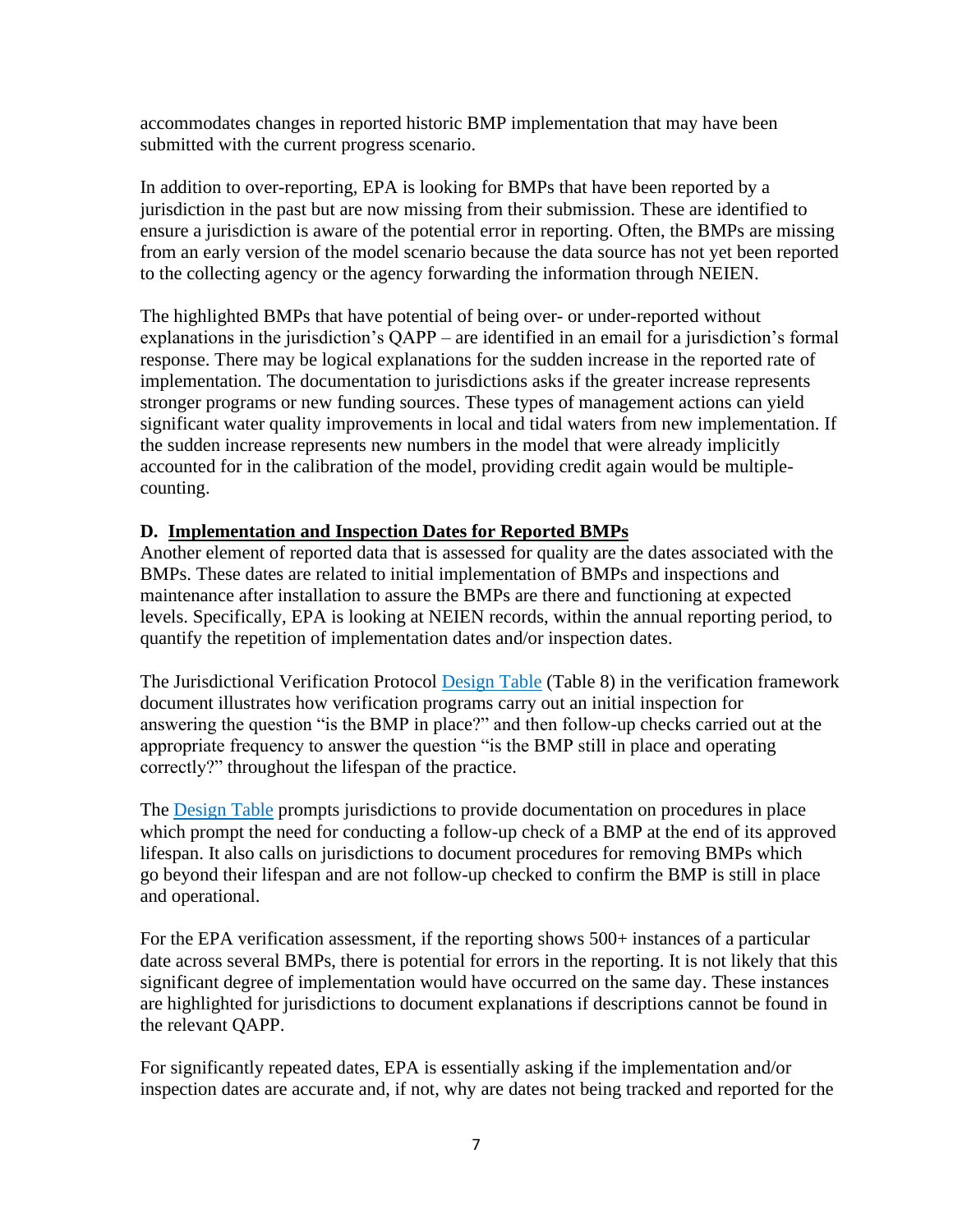associated BMPs? Where in the jurisdiction's QAPP is this explained, e.g. what sections and page numbers?

There are reasons why this condition could exist. It could be that programs do not have records of specific dates, but there are documented assurances the on-the-ground management activity occurred during the BMP reporting period. This is an example of what would need to be explained in a jurisdiction's QAPP.

What is important is that the explanations for potential errors in the data are accurate and publicly documented. An example of what would not be acceptable is BMPs from an inventory of a site that do not have dates that can be substantiated. In other words, there is no way of knowing when the BMPs were installed – whether they are already implicitly accounted for in the calibrated model or not – and the inventory is reported for the current period.

The [Design Table](https://www.chesapeakebay.net/documents/Table_8_verification_webpage.pdf) in the verification framework document calls for jurisdictions to clearly document the systems and processes the jurisdiction uses to confirm the initial inspections and follow-up checks were conducted, prevent double counting, and quality assure the reported data before it is accepted by the jurisdiction. BMP data is often reported to a jurisdiction from a multitude of sources outsides of state agencies. Jurisdictions need to have written procedures in place for assuring the quality of the data for which they are now accountable. The jurisdictions are prompted to document any additional steps taken by the jurisdictions in properly recording the accepted data prior to its reporting through the jurisdiction's NEIEN node.

## **E. Schedule for Verification of Annual BMP Data Submissions**

EPA does a preliminary review for verification purposes of BMP data received by the annual December 1 deadline. Jurisdictions can begin submitting the data through NEIEN in September of each year. By mid-December, emails with findings of the preliminary verification analyses are sent to jurisdictions that meet the submission deadline for final QA/QC BMP data. The deadline for responses to the potential verification issues is generally during the second week of January. Specific dates are documented in EPA CBPO's annual Grant and Cooperative Agreement Guidance.

The deadline to complete the annual model assessment of progress is the end of the first week of February. The final opportunity for jurisdictions to revise BMP and wastewater data for the progress scenario – including updates to BMP Verification Program Plans/QAPPs – is prior to this date.

Typically, there are approximately 10+ draft versions of the annual model progress assessment run through CAST. The scenario inputs and outputs for each version are shared with jurisdictions through CAST at [http://cast.chesapeakebay.net](http://cast.chesapeakebay.net/) . There are ten types of reports available to review. In addition, validation reports of BMP data submitted through NEIEN for each draft version of the progress scenario are available on each jurisdiction's password-protected online files.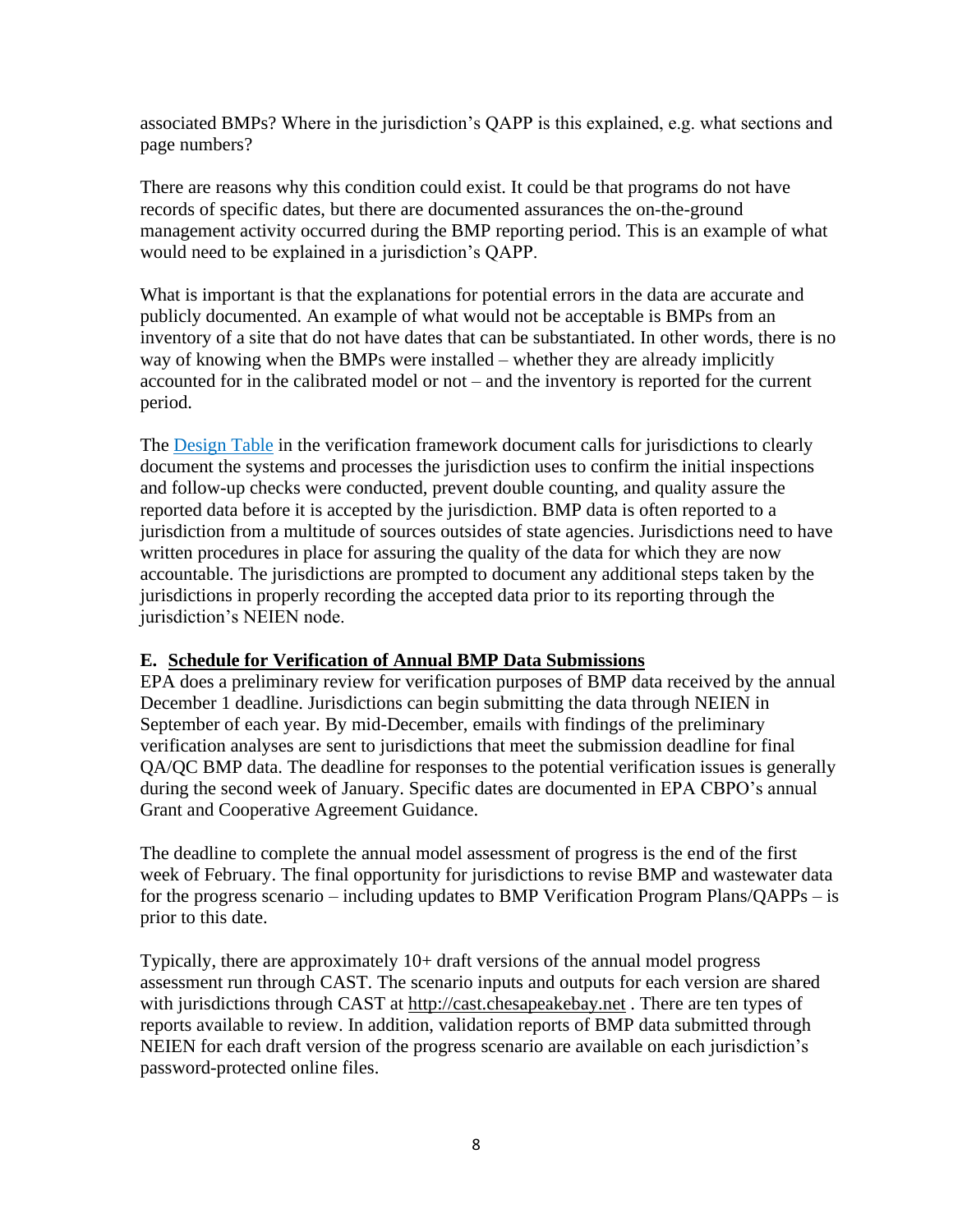It is important to note that, according to EPA CBPO's Grant Guidance, in the event that data are not submitted on time, are inaccurate, or do not use the appropriate NEIEN or wastewater formats for the CBPO to calculate annual progress, the CBPO will use the previous year's data submitted by a jurisdiction or will not account for implementation of the BMP or control measures. EPA and the CBPO will continue to work closely with each of the jurisdictions over each progress and verification cycle to ensure the quality of the data follows the CBP partnership's verification protocols and procedures.